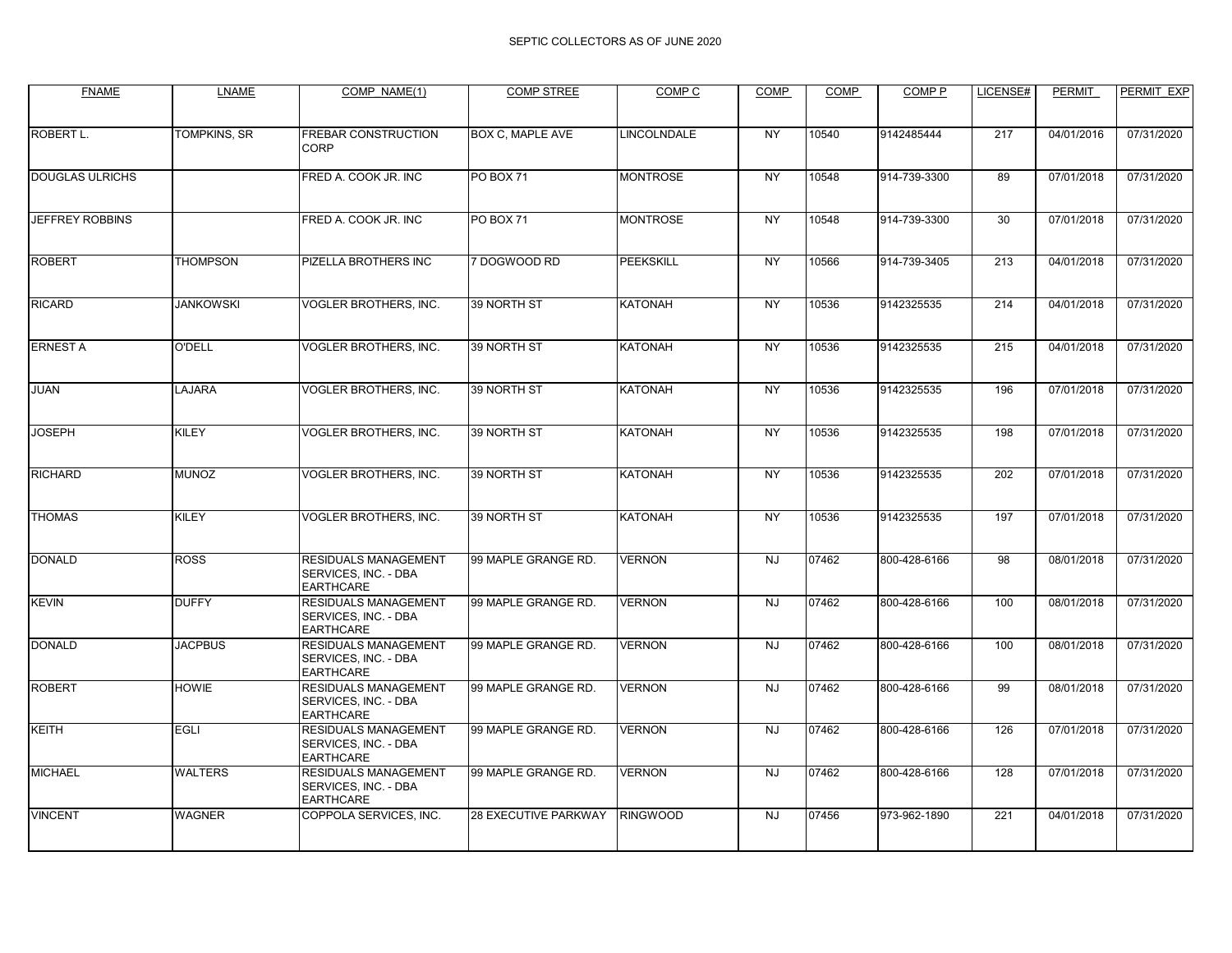| <b>EDDIE</b>    | VASQUEZ          | COPPOLA SERVICES, INC.                                                     | <b>28 EXECUTIVE PARKWAY</b> | <b>RINGWOOD</b>   | <b>NJ</b>       | 07456 | 973-962-1890 | 220 | 04/01/2018 | 07/31/2020 |
|-----------------|------------------|----------------------------------------------------------------------------|-----------------------------|-------------------|-----------------|-------|--------------|-----|------------|------------|
| JUAN            | CARDONA          | COPPOLA SERVICES, INC.                                                     | 28 EXECUTIVE PARKWAY        | <b>RINGWOOD</b>   | <b>NJ</b>       | 07456 | 973-962-1890 | 219 | 04/01/2016 | 07/31/2020 |
| <b>JACK</b>     | <b>COURTER</b>   | COPPOLA SERVICES, INC.                                                     | 28 EXECUTIVE PARKWAY        | <b>RINGWOOD</b>   | <b>NJ</b>       | 07456 | 973-962-1890 | 218 | 04/01/2018 | 07/31/2020 |
| <b>MATTHEW</b>  | <b>PETRIZZI</b>  | HIGHLAND SEWER AND DRAIN 11 HIGHLAND ROAD<br><b>SERVICES LLC</b>           |                             | <b>GREENWICH</b>  | <b>CT</b>       | 06830 | 203-531-6264 | 147 | 08/01/2018 | 07/31/2020 |
| <b>SEAN</b>     | <b>FLAHERTY</b>  | JOHNNY ON THE SPOT                                                         | 3168 BORDENTOWN AVE         | <b>OLD BRIDGE</b> | NJ              | 08857 | 732-721-3443 | 222 | 04/01/2018 | 07/31/2020 |
| <b>ED</b>       | YANUZZELLI       | JOHNNY ON THE SPOT                                                         | 3168 BORDENTOWN AVE         | <b>OLD BRIDGE</b> | <b>NJ</b>       | 08857 | 732-721-3443 | 226 | 04/01/2018 | 07/31/2020 |
| <b>JONATHAN</b> | <b>DYE</b>       | ROOTER PLUMBING DBA CALL PO BOX 1740<br><b>CLINT PLUMBING &amp; SEPTIC</b> |                             | PLEASANT VALLEY   | <b>NY</b>       | 12569 | 845-635-2102 | 163 | 06/01/2018 | 07/31/2020 |
| <b>JAMES</b>    | <b>WALSH</b>     | <b>BARNES SEPTIC, INC</b>                                                  | 41 ALLVIEW AVE              | <b>BREWSTER</b>   | <b>NY</b>       | 10509 | 9146662570   | 240 | 08/21/2018 | 07/31/2020 |
| <b>ALEC</b>     | <b>BARNES</b>    | <b>BARNES SEPTIC, INC</b>                                                  | 41 ALLVIEW AVE              | <b>BREWSTER</b>   | <b>NY</b>       | 10509 | 9146662570   | 241 | 08/21/2018 | 07/31/2020 |
| <b>BLAKE</b>    | <b>BARNES</b>    | <b>BARNES SEPTIC, INC</b>                                                  | 41 ALLVIEW AVE              | <b>BREWSTER</b>   | <b>NY</b>       | 10509 | 9146662570   | 243 | 08/21/2018 | 07/31/2020 |
| <b>FELIX</b>    | <b>MONTI</b>     | <b>BARNES SEPTIC, INC</b>                                                  | <b>41 ALLVIEW AVE</b>       | <b>BREWSTER</b>   | $\overline{NY}$ | 10509 | 9146662570   | 244 | 08/21/2018 | 07/31/2020 |
| LUKE            | <b>BARNES</b>    | <b>BARNES SEPTIC, INC</b>                                                  | 41 ALLVIEW AVE              | <b>BREWSTER</b>   | <b>NY</b>       | 10509 | 9146662570   | 242 | 08/21/2018 | 07/31/2020 |
| <b>CHRIS</b>    | <b>KAZORCK</b>   | <b>VOGLER BROTHERS, INC.</b>                                               | 39 NORTH ST                 | KATONAH           | <b>NY</b>       | 10536 | 9142325535   | 105 | 01/01/2019 | 12/31/2020 |
| <b>JASON D</b>  | <b>WINCHESER</b> | A-ROYAL FLUSH INC                                                          | 146 ANDOVER ST              | <b>BRIDGEPORT</b> | <b>CT</b>       | 06605 | 877-234-6545 | 245 | 02/01/2019 | 01/31/2021 |
| <b>LUCIANO</b>  | <b>MORAIS</b>    | A-ROYAL FLUSH INC                                                          | 146 ANDOVER ST              | <b>BRIDGEPORT</b> | <b>CT</b>       | 06605 | 877-234-6545 | 246 | 02/01/2019 | 01/31/2021 |
| <b>JORGE</b>    | <b>TORRES</b>    | A-ROYAL FLUSH INC                                                          | 146 ANDOVER ST              | <b>BRIDGEPORT</b> | <b>CT</b>       | 06605 | 877-234-6545 | 247 | 02/01/2019 | 01/31/2021 |
| <b>MAURICE</b>  | <b>FLOYD</b>     | A-ROYAL FLUSH INC                                                          | 146 ANDOVER ST              | <b>BRIDGEPORT</b> | <b>CT</b>       | 06605 | 877-234-6545 | 248 | 02/01/2019 | 01/31/2021 |
| <b>DELFIN</b>   | <b>HERNANDEZ</b> | A-ROYAL FLUSH INC                                                          | 146 ANDOVER ST              | <b>BRIDGEPORT</b> | CT              | 06605 | 877-234-6545 | 249 | 02/01/2019 | 01/31/2021 |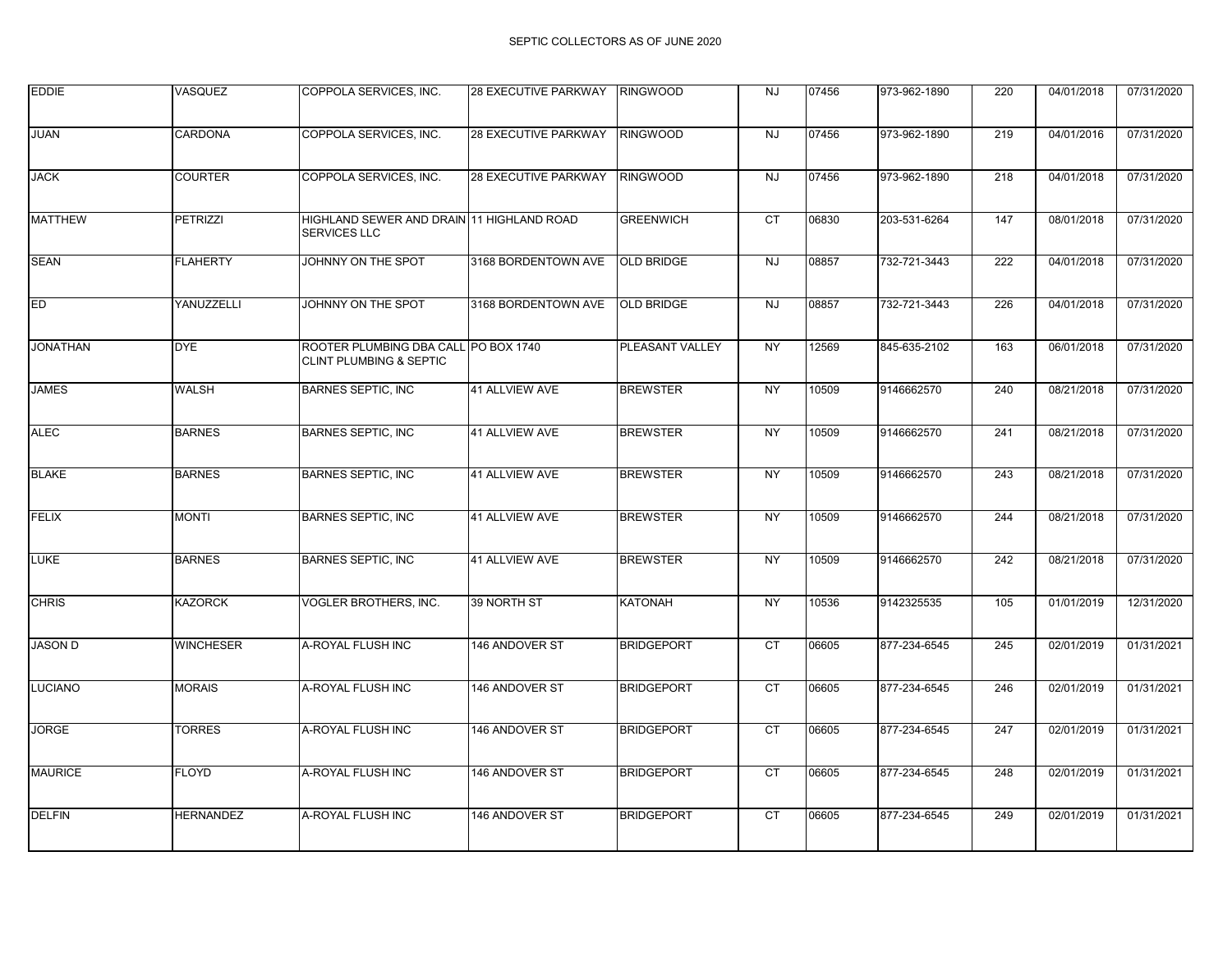| <b>ANTONIO</b>          | <b>BORGES DESOUJA</b> | A-ROYAL FLUSH INC                                                   | 146 ANDOVER ST                             | <b>BRIDGEPORT</b>      | <b>CT</b>       | 06605 | 877-234-6545 | 251 | 02/01/2019 | 01/31/2021 |
|-------------------------|-----------------------|---------------------------------------------------------------------|--------------------------------------------|------------------------|-----------------|-------|--------------|-----|------------|------------|
|                         |                       |                                                                     |                                            |                        |                 |       |              |     |            |            |
| <b>JOSE</b>             | <b>CACERES</b>        | A ROYAL FLUSH OF NY II                                              | 146 ANDOVER ST                             | <b>BRIDGEPORT</b>      | $\overline{CT}$ | 06605 | 203-234-6545 | 250 | 02/01/2019 | 01/31/2021 |
| <b>JOHN GALLI</b>       |                       | BETTER HOME SEWAGE                                                  | 19 BROADWAY                                | <b>HAWTHORNE</b>       | <b>NY</b>       | 10532 | 914-769-2522 | 16  | 01/01/2020 | 12/31/2021 |
| <b>ROBERT</b>           | <b>GAROFALO</b>       | EASTERN STATES SEPTIC CO 72 CORTLANDT AVE.                          |                                            | <b>CORTLANDT MANOR</b> | <b>NY</b>       | 10567 | 914-528-6842 | 131 | 03/01/2019 | 12/31/2021 |
| <b>FRANK NASK</b>       |                       | FRANK NASK SEPTIC TANK<br><b>SERVICE</b>                            | PO BOX 366                                 | <b>MAMARONECK</b>      | <b>NY</b>       | 10543 | 9146980464   | 8   | 01/01/2020 | 12/31/2021 |
| <b>MICHAEL</b>          | <b>NASK</b>           | FRANK NASK SEPTIC TANK<br><b>SERVICE</b>                            | PO BOX 366                                 | <b>MAMARONECK</b>      | <b>NY</b>       | 10543 | 9146980464   | 238 | 09/26/2017 | 12/31/2021 |
| FRED SHAW JR.           |                       | FREBAR CONSTRUCTION<br>CORP                                         | BOX C, MAPLE AVE                           | LINCOLNDALE            | <b>NY</b>       | 10540 | 9142485444   | 17  | 01/01/2020 | 12/31/2021 |
| <b>BRIAN POWELL</b>     |                       | <b>GARY E. POWELL</b><br>ENTERPRISE INC                             | P.O. BOX 720, HUNTING<br><b>RIDGE MALL</b> | <b>BEDFORD</b>         | <b>NY</b>       | 10506 | 914-234-7455 | 12  | 01/01/2020 | 12/31/2021 |
| SHANE M.                | <b>JABLONKA</b>       | <b>GARY E. POWELL</b><br><b>ENTERPRISE INC</b>                      | P.O. BOX 720, HUNTING<br><b>RIDGE MALL</b> | <b>BEDFORD</b>         | <b>NY</b>       | 10506 | 914-234-7455 | 119 | 07/01/2019 | 12/31/2021 |
| <b>CHRISTOPHER</b>      | <b>IRWIN</b>          | J MANTOVI EXCAVATING, INC.<br>DBA MAHOPAC SANITATION                | 485 KENNICUT HILL ROAD MAHOPAC             |                        | <b>NY</b>       | 10541 | 8456284526   | 114 | 03/01/2019 | 12/31/2021 |
| <b>STEPHEN</b>          | <b>CLARK</b>          | J MANTOVI EXCAVATING, INC.<br>DBA MAHOPAC SANITATION                | 485 KENNICUT HILL ROAD                     | <b>MAHOPAC</b>         | <b>NY</b>       | 10541 | 8456284526   | 130 | 03/01/2019 | 12/31/2021 |
| <b>ARNOLD TSCHANTRE</b> |                       | ROYAL ENVIRONMENTAL<br><b>SERVICES</b>                              | PO BOX 8596                                | PELHAM                 | <b>NY</b>       | 10803 | 914-328-6549 | 27  | 01/01/2020 | 12/31/2021 |
| STUART W, BATES, III    |                       | STUART W. BATES, INC.                                               | 114 STARR RIDGE RD                         | <b>BREWSTER</b>        | NY              | 10509 | 914-279-8952 | 9   | 01/01/2020 | 12/31/2021 |
| <b>REBECCA</b>          | <b>MALDACKER</b>      | STUART W. BATES, INC.                                               | 114 STARR RIDGE RD                         | <b>BREWSTER</b>        | <b>NY</b>       | 10509 | 914-279-8952 | 237 | 01/01/2020 | 12/31/2021 |
| <b>HAROLD T. KILEY</b>  |                       | VOGLER BROTHERS, INC.                                               | 39 NORTH ST                                | KATONAH                | <b>NY</b>       | 10536 | 9142325535   | 13  | 01/01/2020 | 12/31/2021 |
| <b>JOSEPH KARLOVICH</b> |                       | VOGLER BROTHERS, INC.                                               | 39 NORTH ST                                | <b>KATONAH</b>         | $\overline{NY}$ | 10536 | 9142325535   | 51  | 01/01/2020 | 12/31/2021 |
| <b>KENNETH G. MUNOZ</b> |                       | WESTCHESTER SEPTIC TANK 165 TODD RD<br><b>SERVICE</b>               |                                            | <b>KATONAH</b>         | <b>NY</b>       | 10509 | 9142323943   | 29  | 01/01/2020 | 12/31/2021 |
| <b>MARK</b>             | <b>DEXTER</b>         | M & S SANITARY SEWAGE<br>DISPOSAL, INC. DBA HONEY<br><b>DIPPERS</b> | PO BOX 665                                 | <b>PORT JERVIS</b>     | NY              | 12771 | 845-856-2314 | 189 | 01/31/2019 | 12/31/2021 |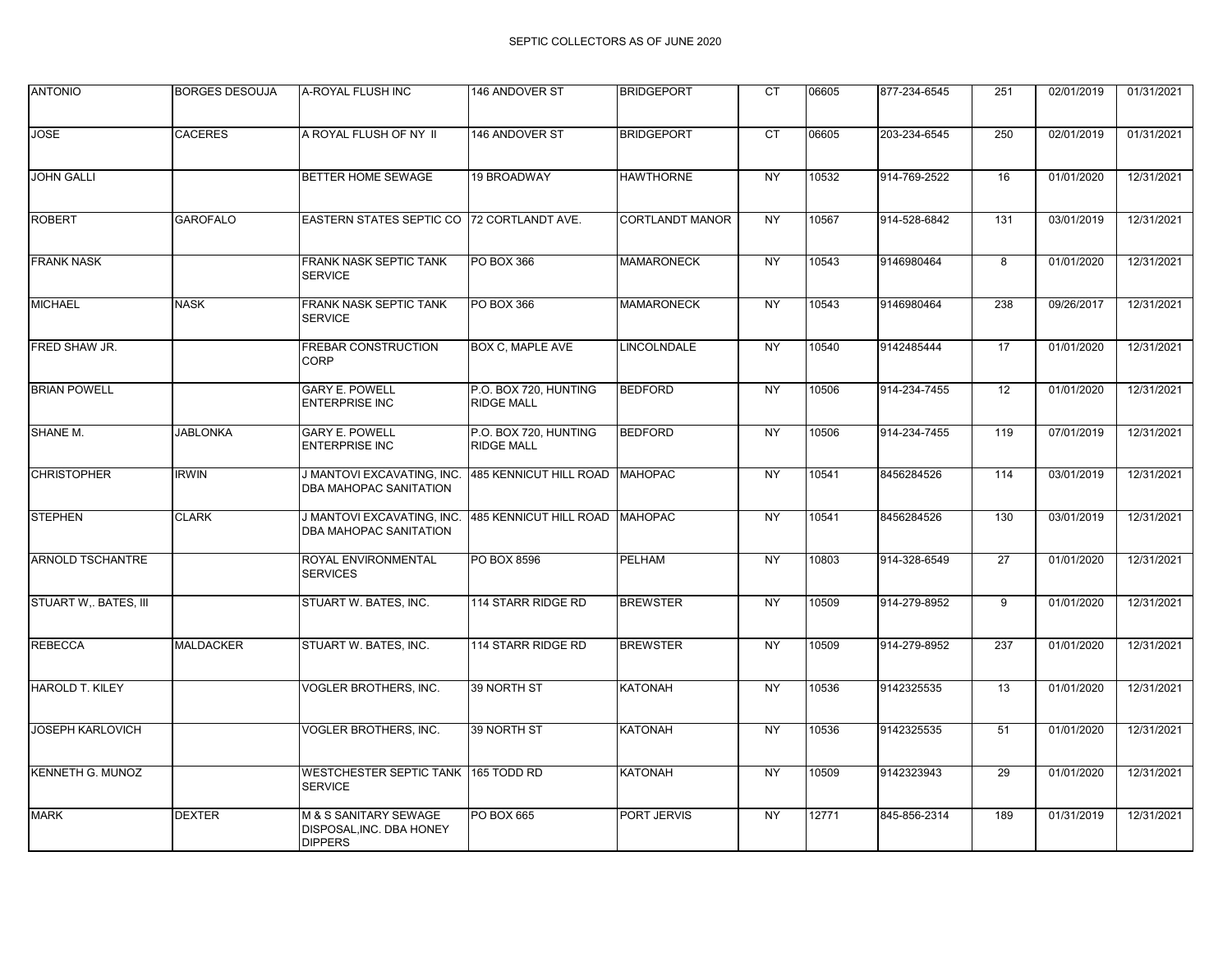| <b>RYAN</b>        | <b>PATCHELL</b> | RESIDUALS MANAGEMENT<br>SERVICES, INC. - DBA<br><b>EARTHCARE</b> | 99 MAPLE GRANGE RD.          | <b>VERNON</b>    | <b>NJ</b>      | 07462 | 800-428-6166 | 175 | 06/01/2019 | 12/31/2021 |
|--------------------|-----------------|------------------------------------------------------------------|------------------------------|------------------|----------------|-------|--------------|-----|------------|------------|
| <b>ROBERT</b>      | <b>OVERLAND</b> | RESIDUALS MANAGEMENT<br>SERVICES, INC. - DBA<br><b>EARTHCARE</b> | 99 MAPLE GRANGE RD.          | <b>VERNON</b>    | $\overline{N}$ | 07462 | 800-428-6166 | 173 | 06/01/2019 | 12/31/2021 |
| <b>JAKE</b>        | <b>ELLEX</b>    | RESIDUALS MANAGEMENT<br>SERVICES, INC. - DBA<br><b>EARTHCARE</b> | 99 MAPLE GRANGE RD.          | <b>VERNON</b>    | <b>NJ</b>      | 07462 | 800-428-6166 | 172 | 06/01/2019 | 12/31/2021 |
| <b>CHRISTOPHER</b> | ZWEIG           | RESIDUALS MANAGEMENT<br>SERVICES, INC. - DBA<br><b>EARTHCARE</b> | 99 MAPLE GRANGE RD.          | <b>VERNON</b>    | <b>NJ</b>      | 07462 | 800-428-6166 | 209 | 01/01/2020 | 12/31/2021 |
| <b>CHRISTOPHER</b> | <b>ELLEFSEN</b> | RESIDUALS MANAGEMENT<br>SERVICES. INC. - DBA<br><b>EARTHCARE</b> | 99 MAPLE GRANGE RD.          | <b>VERNON</b>    | NJ             | 07462 | 800-428-6166 | 210 | 01/01/2020 | 12/31/2021 |
| <b>NICOLAS</b>     | <b>BRAND</b>    | RESIDUALS MANAGEMENT<br>SERVICES, INC. - DBA<br><b>EARTHCARE</b> | 99 MAPLE GRANGE RD.          | <b>VERNON</b>    | <b>NJ</b>      | 07462 | 800-428-6166 | 211 | 01/01/2020 | 12/31/2021 |
| <b>FLAVIO</b>      | <b>FLORES</b>   | RESIDUALS MANAGEMENT<br>SERVICES, INC. - DBA<br><b>EARTHCARE</b> | 99 MAPLE GRANGE RD.          | <b>VERNON</b>    | <b>NJ</b>      | 07462 | 800-428-6166 | 234 | 01/01/2020 | 12/31/2021 |
| <b>BRIAN</b>       | <b>GUSHLAW</b>  | RESIDUALS MANAGEMENT<br>SERVICES, INC. - DBA<br><b>EARTHCARE</b> | 99 MAPLE GRANGE RD.          | <b>VERNON</b>    | <b>NJ</b>      | 07462 | 800-428-6166 | 233 | 01/01/2020 | 12/31/2021 |
| <b>DUSTIN</b>      | <b>FLOOD</b>    | RESIDUALS MANAGEMENT<br>SERVICES, INC. - DBA<br><b>EARTHCARE</b> | 99 MAPLE GRANGE RD.          | <b>VERNON</b>    | <b>NJ</b>      | 07462 | 800-428-6166 | 231 | 01/01/2020 | 12/31/2021 |
| <b>JUSTIN</b>      | <b>GANNON</b>   | RESIDUALS MANAGEMENT<br>SERVICES, INC. - DBA<br><b>EARTHCARE</b> | 99 MAPLE GRANGE RD.          | <b>VERNON</b>    | <b>NJ</b>      | 07462 | 800-428-6166 | 252 | 03/06/2019 | 12/31/2021 |
| KEVIN E.           | <b>DUFFY</b>    | RESIDUALS MANAGEMENT<br>SERVICES. INC. - DBA<br><b>EARTHCARE</b> | 99 MAPLE GRANGE RD.          | <b>VERNON</b>    | NJ             | 07462 | 800-428-6166 | 253 | 03/06/2019 | 12/31/2021 |
| <b>CHARLES J</b>   | EVANS (JR)      | <b>EVANS SEPTIC TANK</b><br>SERVICE, INC.                        | <b>162 BARRETT HILL ROAD</b> | <b>MAHOPAC</b>   | <b>NY</b>      | 10541 | 845-628-0166 | 180 | 01/01/2020 | 12/31/2021 |
| PETER QUIRK        |                 | <b>HERRING SANITATION</b><br>SERVICE, INC.                       | 146 Old Route 9              | <b>FISHKILL</b>  | <b>NY</b>      | 12524 | 8452265405   | 75  | 01/01/2020 | 12/31/2021 |
| MICHAEL PAVLOWSKI  |                 | H.I. STONE & SON, INC.                                           | 313 MAIN STREET NORTH        | <b>SOUTHBURY</b> | <b>CT</b>      | 06488 | 2032648656   | 41  | 01/01/2020 | 12/31/2021 |
| RONALD H. DANIELS  |                 | RONNIE'S SEPTIC TANK<br>SERVICE, INC.                            | 5 QUEENSBURY ROAD            | <b>BREWSTER</b>  | <b>NY</b>      | 10509 | 914-774-1952 | 3   | 01/01/2020 | 12/31/2021 |
| <b>RICHARD</b>     | SAVARESE, JR.   | SAVARESE SEPTIC SYSTEMS                                          | PO Box 143, 1965 Rt 22       | <b>WINGDALE</b>  | <b>NY</b>      | 12594 | 845-832-3163 | 136 | 05/01/2019 | 12/31/2021 |
| <b>RICHARD</b>     | SAVARESE, SR.   | SAVARESE SEPTIC SYSTEMS                                          | PO Box 143, 1965 Rt 22       | <b>WINGDALE</b>  | <b>NY</b>      | 12594 | 845-832-3163 | 134 | 05/01/2019 | 12/31/2021 |
| <b>JOSEPH</b>      | <b>PALERMO</b>  | A&A SYSTEMS CONTROL                                              | 366 DEN ROAD                 | <b>STAMFORD</b>  | <b>CT</b>      | 06903 | 203-329-9944 | 138 | 01/01/2020 | 12/31/2021 |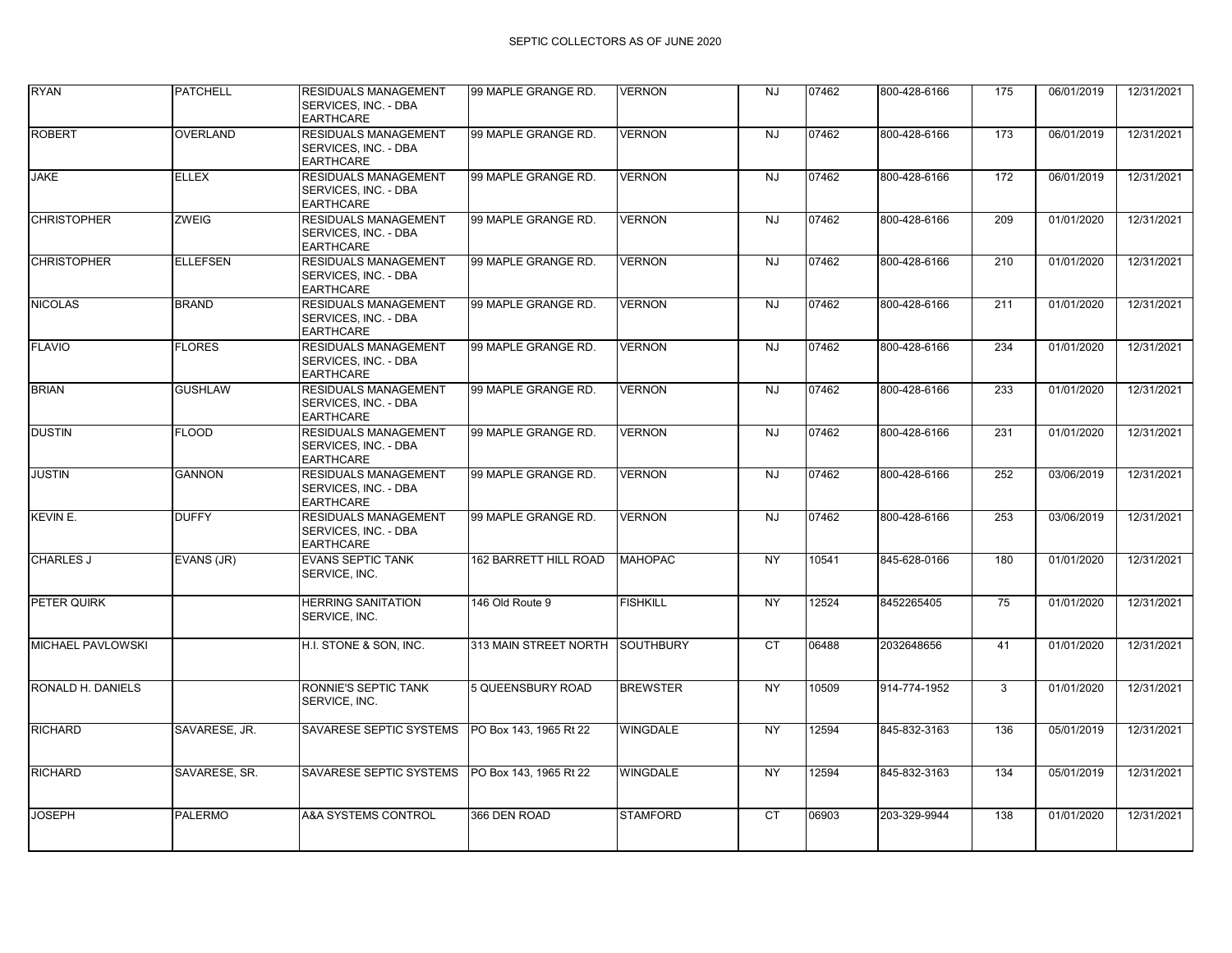| <b>EDMOND</b>             | <b>DAVIS-JAMES</b> | A&A SYSTEMS CONTROL                                                     | 366 DEN ROAD                | <b>STAMFORD</b>        | <b>CT</b>       | 06903 | 203-329-9944   | 236            | 01/01/2020 | 12/31/2021 |
|---------------------------|--------------------|-------------------------------------------------------------------------|-----------------------------|------------------------|-----------------|-------|----------------|----------------|------------|------------|
|                           |                    |                                                                         |                             |                        |                 |       |                |                |            |            |
| <b>MICHAEL</b>            | <b>MILO</b>        | <b>GREAT BEAR SEPTIC LLC</b>                                            | 12 CLEARBROOK DR            | <b>MAHOPAC</b>         | <b>NY</b>       | 10541 | 1-845-621-0250 | 169            | 05/01/2019 | 12/31/2021 |
| <b>JASON</b>              | <b>MASSONE</b>     | PRO SEPTIC, LLC                                                         | 150 NOXON ROAD              | <b>POUGHKEEPSIE</b>    | <b>NY</b>       | 12603 | 845-264-7412   | 110            | 01/01/2020 | 12/31/2021 |
| <b>THEODORE</b>           | <b>BARNES</b>      | <b>BARNES SEPTIC, INC</b>                                               | 41 ALLVIEW AVE              | <b>BREWSTER</b>        | <b>NY</b>       | 10509 | 9146662570     | 165            | 01/02/2019 | 12/31/2021 |
| <b>BRUCE ELVIN</b>        |                    | PIKE CO SEPTIC DBA M&S                                                  | <b>BO BOS 665</b>           | PORT JERVIS            | <b>NY</b>       | 12771 | 5704912829     | 86             | 01/31/2019 | 12/31/2021 |
| JOSEPH J. CANZIO          |                    | COUNTY SEPTIC TANK CO                                                   | P.O. BOX 61                 | <b>HAWTHORNE</b>       | <b>NY</b>       | 10532 | 914-769-2260   | 84             | 02/01/2020 | 01/31/2022 |
| <b>RICHARD LICIAGA</b>    |                    | EASTERN STATES SEPTIC CO 72 CORTLANDT AVE.                              |                             | <b>CORTLANDT MANOR</b> | <b>NY</b>       | 10567 | 914-528-6842   | 79             | 02/01/2020 | 01/31/2022 |
| <b>STEVEN LUDWIG</b>      |                    | FRED A. COOK JR. INC                                                    | <b>PO BOX 71</b>            | <b>MONTROSE</b>        | <b>NY</b>       | 10548 | 914-739-3300   | 5              | 02/01/2020 | 01/31/2022 |
| <b>GUSTAV CHRISTENSEN</b> |                    | FRED A. COOK JR. INC                                                    | <b>PO BOX 71</b>            | <b>MONTROSE</b>        | <b>NY</b>       | 10548 | 914-739-3300   | 6              | 02/01/2020 | 01/31/2022 |
| <b>BRIAN COOK</b>         |                    | FRED A. COOK JR. INC                                                    | <b>PO BOX 71</b>            | <b>MONTROSE</b>        | <b>NY</b>       | 10548 | 914-739-3300   | $\overline{4}$ | 02/01/2020 | 01/31/2022 |
| <b>DANIEL BACKMAN</b>     |                    | FRED A. COOK JR. INC                                                    | PO BOX 71                   | <b>MONTROSE</b>        | <b>NY</b>       | 10548 | 914-739-3300   | 83             | 02/01/2020 | 01/31/2022 |
| JOSEPH A. MANTOVI, JR.    |                    | J MANTOVI EXCAVATING, INC.<br>DBA MAHOPAC SANITATION                    | 485 KENNICUT HILL ROAD      | <b>MAHOPAC</b>         | <b>NY</b>       | 10541 | 8456284526     | 45             | 02/01/2020 | 01/31/2022 |
| <b>JOHN PIZZELLA</b>      |                    | PIZELLA BROTHERS INC                                                    | 7 DOGWOOD RD                | <b>PEEKSKILL</b>       | $\overline{NY}$ | 10566 | 914-739-3405   | 73             | 02/01/2020 | 01/31/2022 |
| <b>CHRISTOPHER</b>        | <b>BEGG</b>        | <b>RESIDUALS MANAGEMENT</b><br>SERVICES, INC. - DBA<br><b>EARTHCARE</b> | 99 MAPLE GRANGE RD.         | <b>VERNON</b>          | <b>NJ</b>       | 07462 | 800-428-6166   | 152            | 02/01/2020 | 01/31/2022 |
| <b>ART BOYD</b>           |                    | RESIDUALS MANAGEMENT<br>SERVICES, INC. - DBA<br><b>EARTHCARE</b>        | 99 MAPLE GRANGE RD.         | <b>VERNON</b>          | <b>NJ</b>       | 07462 | 800-428-6166   | 65             | 02/01/2020 | 01/31/2022 |
| <b>DAVID MOORE</b>        |                    | RESIDUALS MANAGEMENT<br>SERVICES, INC. - DBA<br><b>EARTHCARE</b>        | 99 MAPLE GRANGE RD.         | <b>VERNON</b>          | <b>NJ</b>       | 07462 | 800-428-6166   | 54             | 02/01/2020 | 01/31/2022 |
| <b>TEODORO CASTRO</b>     |                    | C & C SEPTIC                                                            | 287 BULLET HOLE RD.         | <b>PATTERSON</b>       | <b>NY</b>       | 12563 | 9147373370     | 47             | 02/01/2020 | 01/31/2022 |
| JEFFREY COPPOLA           |                    | COPPOLA SERVICES, INC.                                                  | <b>28 EXECUTIVE PARKWAY</b> | <b>RINGWOOD</b>        | NJ              | 07456 | 973-962-1890   | 40             | 02/01/2020 | 01/31/2022 |